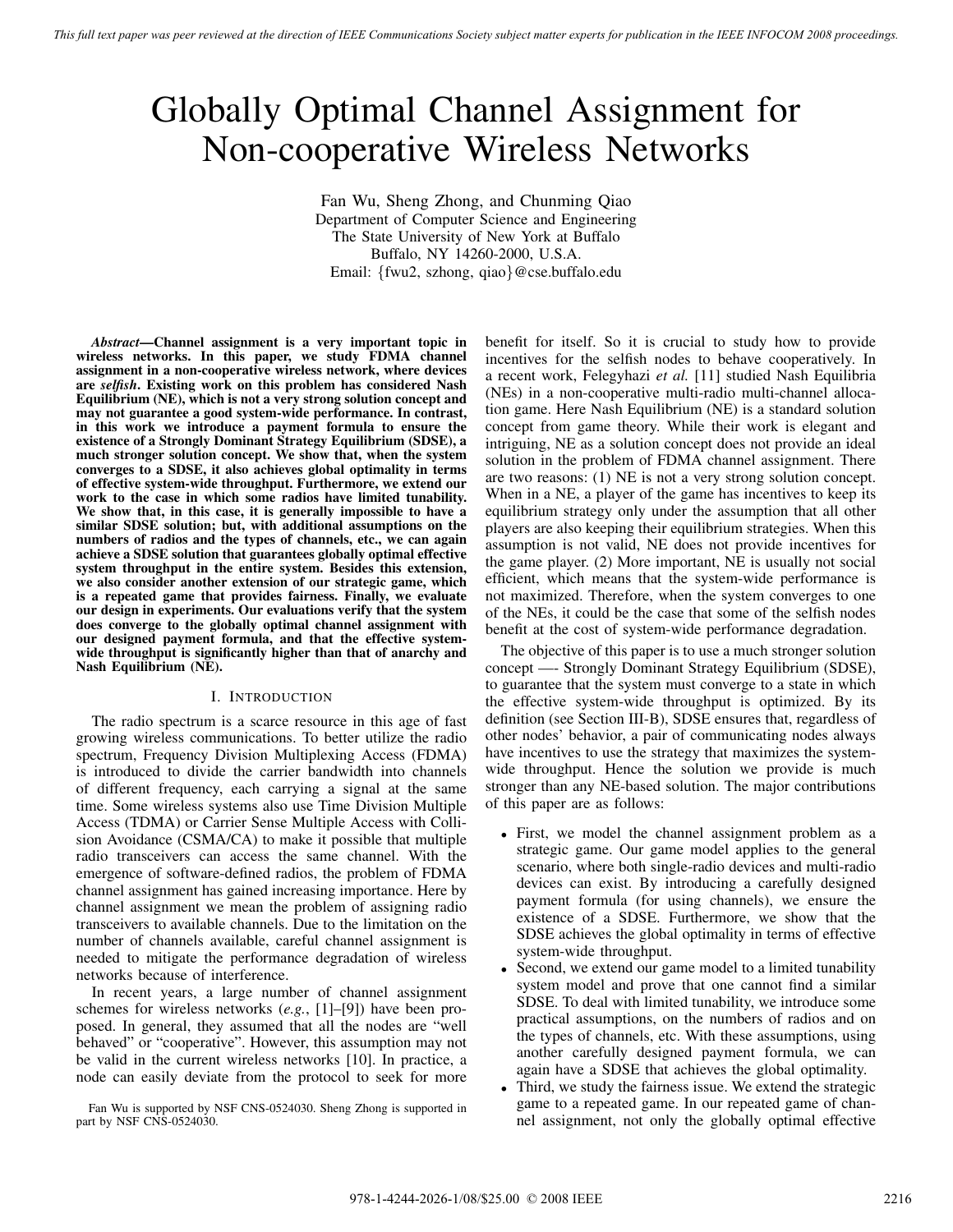throughput is preserved, but also the throughput shared among players are balanced in the long run.

• Finally, we evaluate our solutions using extensive experiments. Our experiments show that, with our designed payment formula, the system does converge to the globally optimal channel assignment. Compared with anarchy and NE, the effective system-wide throughput is significantly higher.

The rest of the paper is organized as follows. We briefly review the related works in Section II and present the technical preliminaries in Section III. In Section IV, we describe our strategic game model of channel assignment, prove the existence of SDSE, and propose the algorithm for computing globally optimal channel assignment. We consider the limited tunability system model in Section V. In Section VI, we show a scheme to achieve fairness. And we present the evaluation results in Section VII. Finally, we conclude the paper and point out potential future works in Section VIII.

## II. RELATED WORKS

In this section, we review the related works in this area. We first review the channel assignment works that assume cooperation of participants, and then review the works with selfish participants.

## *A. Cooperated Channel Assignment Works*

Channel assignment problem was first studied in cellular networks. We refer to [1] for a comprehensive survey.

Due to explosive growth of wireless LANs (WLANs) in recent years, how to efficiently manage the channels becomes an important problem. For instance, Mishra et al. [2] utilize weighted graph coloring to address channel allocation for WLANs. Mishra et al. [3] use client-driven mechanisms to address the joint problem of channel assignment and load balancing in centrally managed WLANs.

As multi-radio devices are becoming more and more useful in wireless mesh networks (WMNs), many researchers devote themselves to studying channel assignment problems in WMNs. For example, Alicherry et al. [4], Raniwala et al. [5], and Kodialam et al. [6] consider channel assignment together with routing or scheduling in order to maximize network throughput. While the above works consider omnidirectional antennae, authors like in [7] consider the channel allocation problem in rural mesh networks that are built using directional antenna.

Channel assignment problem is also studied in other wireless networks, such as ad-hoc networks (*e.g.*, [8]) and software defined radio networks (*e.g.*, [9]).

# *B. Channel Assignment Works with Selfish Participants*

The related works described in II-A require that all nodes in the network must be cooperative. However, this assumption is not valid when the network consists of selfish nodes. With the existence of selfish nodes, assigning radios to channels becomes a *game*.

In an existing work, Felegyhazi et al. [11] have studied Nash equilibria in a static multi-radio multi-channel allocation game. Their work is restricted to the scenario in which each device is equipped with the same number  $(> 1)$  of radios. In this paper, we seek for the existence of a much stronger solution concept called SDSE and give a scheme to achieve it. Further, our work is applicable to the general case, in which each wireless device can be equipped with an arbitrary number (possibly one) of radios.

Another important related work on channel assignment game is [12], in which the authors elegantly propose a graph coloring game model and discuss the price of anarchy under various topology conditions such as different channel numbers and bargaining strategies. Nevertheless, their work is restricted to the networks of base stations and requires the assumption that each base station has to choose a channel that has not been used by any other existing base stations. In contrast, our work does not have such assumptions.

In wireless networks, game theoretic approaches are also used to study media access problems. For example, MacKenzie et al. [13] study the selfish behavior of nodes in Aloha networks. Later, Cagalj et al. [14] and Konorski [15] use gametheoretic approach to investigate the media access problem of selfish nodes in CSMA/CA networks. In cognitive radio networks, Nie and Comaniciu [16] propose a game theoretic framework to analyze the behavior of cognitive radios for distributed adaptive spectrum allocation, but their main results are for cooperative users only.

There are also other works on incentive stimulation in wireless networks. Examples include those works on packet routing and forwarding in ad hoc networks [17]–[25].

## III. TECHNICAL PRELIMINARIES

## *A. System Model*

We consider a wireless network, where nodes are equipped with one or more radios. Each radio has both a transmitter and a receiver which are combined in a single package, where the transmitter and the receiver may or may not be able to work simultaneously. We assume that the wireless network, whether it is infrastructure-based or infrastructure-less, has a common signal channel to facilitate the coordination among the nodes [8], [11]. We ignore the issue of coordination signal in the rest of this paper.

In the wireless network, there is a number of pairs of nodes who need to communicate with each other over *single hop links*. As in paper [11], we assume that each node participates in only one of the communication sessions at a time. To communicate, a pair of nodes allocate one or multiple radios. We assume that the transmission must be between two radios, where one acts as transmitter, and the other acts as receiver. So we only consider the case in which each node of the pair allocates the same number of radios in the same channel(s) . A pair of nodes can have parallel transmissions between them, if they both have multiple radios and allocate multiple radios.

The available frequency band is divided into orthogonal channels (e.g., IEEE 802.11a protocol [26] has 12 orthogonal channels). We denote the set of available orthogonal channels by C. We denote the effective aggregate throughput of a channel  $c \in C$  by  $R_c(n)$ , where n is the number of pairs of radio transmitter and receiver allocated to the channel c.  $R_c(n)$  can be either a constant independent of n or a decreasing function of n, corresponding to *fixed-rate* channels  $C<sup>f</sup>$  and *varying-rate* channels  $C<sup>v</sup>$ , respectively. We note that  $C = C<sup>f</sup> \cup C<sup>v</sup>$ . For instance,  $R<sub>c</sub>(n)$  is independent of n if TDMA based scheduling scheme is used; and  $R_c(n)$  is a decreasing function when using CSMA/CA based protocol (*e.g.*, IEEE 802.11 standards). As in paper [11], we assume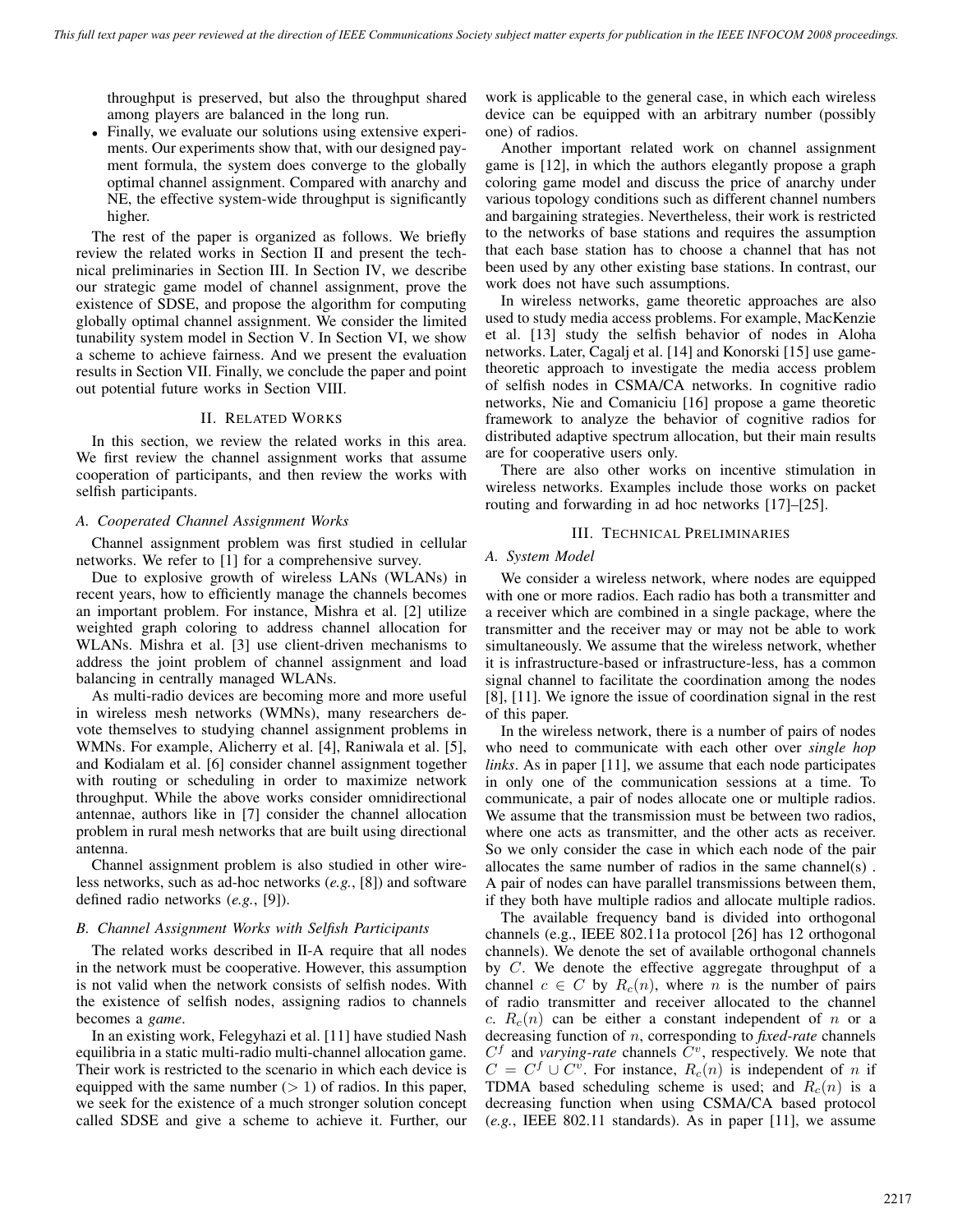that the effective aggregate throughput  $R_c(n)$  of a channel c is shared evenly among the radios using the channel. So each radio pair gets throughput  $R_c(n)/n$ , when  $n > 0$ . (See [11] for why this assumption is valid in practice.)

In this paper, we only consider a single collision domain. This means that all users of a channel can hear each other's transmission on this channel. Extending our work to multiple collision domains requires consideration of the hidden terminal problem, which we leave for future study.

#### *B. Notations and Concepts from Game Theory*

Before introducing our game-theoretic model, we need to recall some notations from game theory. In the classic model of strategic game, there are a finite set of players  $N =$  $\{1, 2, \ldots, n\}$  and, for each player  $i \in N$ , a nonempty set  $\Sigma_i$ of all possible (mixed) strategies. The set of strategy profiles is  $\Sigma = \times_{i \in N} \Sigma_i$ . Each player *i* chooses a strategy  $s_i \in \Sigma_i$ . As a notational convention, s−*<sup>i</sup>* represents the strategies of all players except player *i*. Note that  $s = (s_i, s_{-i})$  is a strategy profile, in which player i takes strategy s*<sup>i</sup>* and the other players take strategies s−*<sup>i</sup>*. A player i's preferences can be determined by a utility function  $u_i(s)$ . Player *i* prefers strategy  $s_i$  to  $s'_i$ when the other players take  $s_{-i}$ , if  $u_i(s_i, s_{-i}) > u_i(s'_i, s_{-i})$ .

The most commonly used solution concept in game theory is *Nash Equilibrium* (NE) [27]:

*Definition 1 (Nash Equilibrium):* A Nash Equilibrium of a strategic game is a profile  $s^* \in \Sigma$  of strategies with the property that for every player  $i \in N$  we have

$$
u_i(s_i^*, s_{-i}^*) \ge u_i(s_i, s_{-i}^*), \tag{1}
$$

for all  $s_i \in \Sigma_i$ .

Although the Nash Equilibrium gives a fundamental solution concept to game theory, it relies on knowing all the other players' strategies and beliefs on the other players, and also loses power in the games where multiple NEs exist. A stronger solution concept is *Strongly Dominant Strategy Equilibrium*  $(SDSE)^1$ :

*Definition 2 (Strongly Dominant Strategy Equilibrium):* A Strongly Dominant Strategy Equilibrium of a strategic game is a profile  $s^* \in \Sigma$  of strategies with the property that for every player  $i \in N$ ,

$$
\begin{cases} \forall s_{-i} \in \Sigma_i, \forall s_i \neq s_i^*, & u_i(s_i^*, s_{-i}) \ge u_i(s_i, s_{-i}) \\ \exists s_{-i} \in \Sigma_i, \forall s_i \neq s_i^*, & u_i(s_i^*, s_{-i}) > u_i(s_i, s_{-i}). \end{cases} (2)
$$

## IV. STRATEGIC GAME OF CHANNEL ASSIGNMENT

We model the channel assignment problem as a strategic game G. We call it *strategic game of channel assignment*, in which a player is a pair of nodes having packets to exchange.

### *A. Strategic Game Model*

In this paper, we consider a set  $N$  of players, where each player  $i$  knows her identity. In reality, a player's identity can be a quite long bit-string, like a MAC address. Nevertheless, for simplicity of presentation, in this paper we assume the players' identities are 1 through  $n$ . Note that our results are independent of this simplifying assumption. That is, all our results are still valid if the identities are not 1 through  $n$ . Each

player  $i \in N$  has  $w_i$  radio pairs. The radio pair distribution vector is denoted as  $W = \{w_1, w_2, \dots, w_n\}.$ 

In this game, the strategy of a player  $i \in N$  is just her channel assignment vector  $s_i = \{s_{i,1}, s_{i,2}, ..., s_{i,c}, ..., s_{i,|C|}\},$ where  $s_{i,c}$  is the number of radio pairs that player i assigns to channel  $c$ . The strategy profile  $s$  is a matrix composed of all the players' strategies:  $s = (s_1, s_2, ..., s_n)^T$ .

Given a strategy profile s, it is easy to see the total number of radio pairs used by a player i is  $m_i(s) = \sum_{c \in C} s_{i,c} \le$  $w<sub>i</sub>$ . Here, the inequality indicates that it is not necessary to use up all one's available radios. Similarly, it is also easy to see the total number of radios assigned to a channel  $c$  is  $n_c(s) = \sum_{i \in N} s_{i,c}$ . Hence, the throughput a player *i* gets from a channel  $c$  is

$$
r_{i,c}(s) = \frac{s_{i,c}}{n_c} R_c(n_c),
$$
\n(3)

and the total throughput a player  $i$  gets is

$$
r_i(s) = \sum_{c \in C} r_{i,c}.\tag{4}
$$

Finally, the system-wide throughput is:

$$
T(s) = \sum_{c \in C} R_c(n_c). \tag{5}
$$

In reality, any practical solution to the channel assignment game should satisfy some additional requirements. First of all, there should not be any starvation. Second, we need *social efficiency*, which means that the effective system-wide throughput should be maximized. We combine these two requirements to define the concept of global optimality of a solution  $2$ :

*Definition 3:* (Global Optimality) In a strategic game of channel assignment, suppose that  $s^*$  is a strategy profile or say a channel assignment. We say s<sup>∗</sup> is *globally optimal* if the following two requirements are met:

- 1) No starvation.  $\forall i \in N, r_i > 0$ .
- 2) Social efficiency.  $\forall s \in A, s \neq s^*$ , if s satisfies requirement (1), then  $T(s) \leq T(s^*)$ .

We note that the globally optimal channel assignment might not be unique. But all globally optimal channel assignments have the same overall throughput in the system.

#### *B. Method to Achieve Global Optimality*

It is ideal to have a globally optimal channel assignment. However, achieving the globally optimal channel assignment is a highly challenging task. If we allow the players to choose the channels without giving them any influence, most likely the system would either not converge at all, or converge to an assignment that is not globally optimal. Therefore, we need to introduce a method to influence the strategies of the players. Here the method we use is to require players to make payments.

Just as in [19]–[25], we assume that there is some kind of virtual currency in the system. Each player has to pay some virtual money to the system administrator based on the outcome of the strategy profile. We regard this payment as the

<sup>&</sup>lt;sup>1</sup>SDSE is related to, but different from, the well known concept of dominant strategy equilibrium (DSE). The major difference is that SDSE requires that, compared with any other strategy, the equilibrium strategy is strictly better in some cases.

<sup>&</sup>lt;sup>2</sup>Our definition of global optimality is thus slightly different from a traditional definition, which usually considers the optimization of a single metric (*e.g.*, throughput).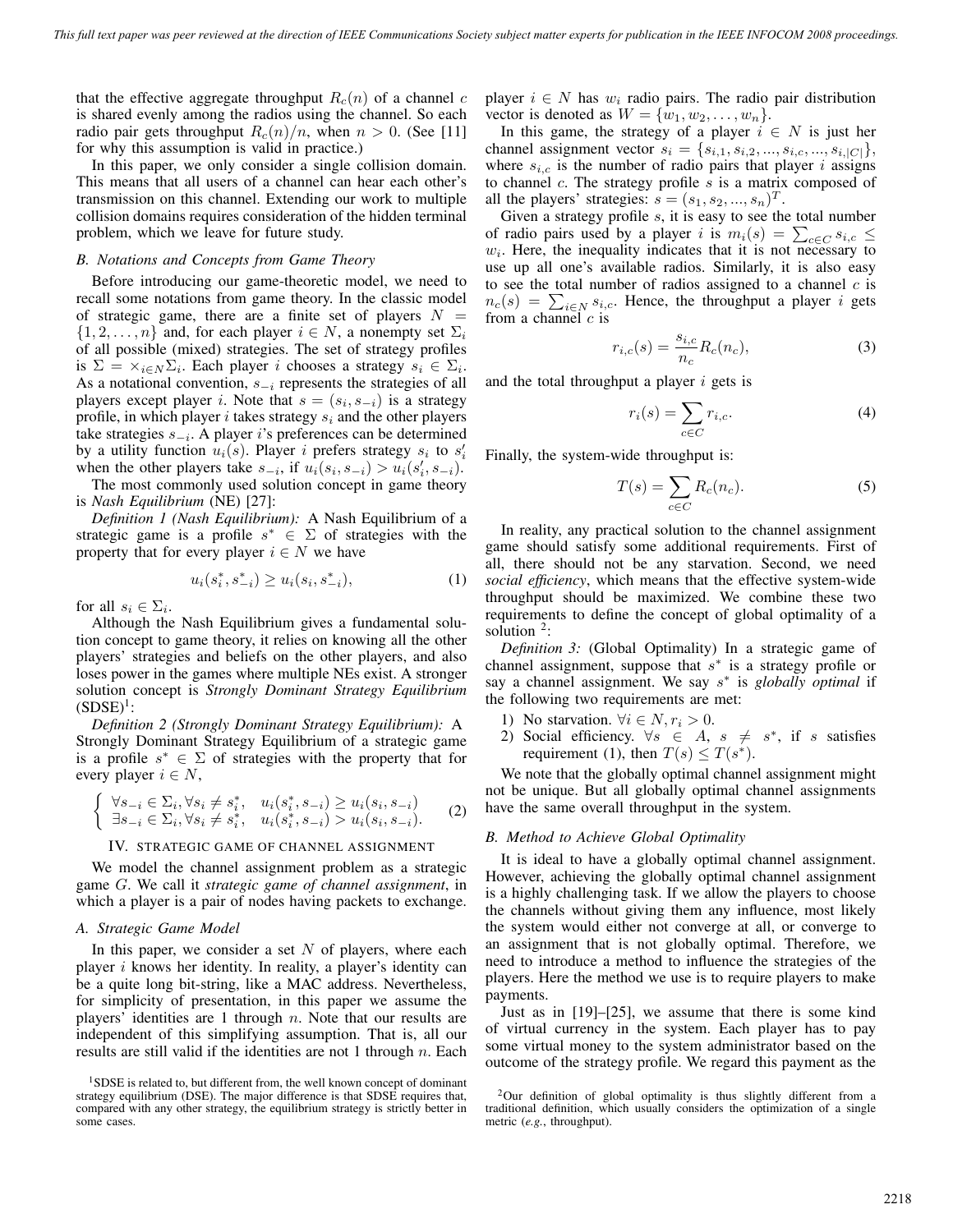fee for using the channels. Note that the system administrator need not to be an online authority. It is just a server connected to the Internet. So the players can pay or receive credit from the system administrator when they have connections to the Internet.

Now let's assume we have a globally optimal strategy profile  $s^*$  (We will explain how to compute  $s^*$  in Section IV-C.). We define the payment of player  $i$  as follows:

$$
p_i = \alpha r_i + \beta \left( D(s_i, s_i^*) - \frac{1}{n-1} \sum_{j \in N, j \neq i} D(s_j, s_j^*) \right), \tag{6}
$$

where  $D(s_i, s_i^*)$  is the Manhattan distance (also known as the L1-distance) between strategies  $s_i$  and  $s_i^*$ ;  $\alpha > 0$  and  $\beta > 0$  are parameters used for converting throughput and the Manhattan distance into virtual currency values, respectively. Intuitively, the payment is the charge for the player's overall throughput plus a penalty (bonus) for more (less) deviation from the globally optimal strategy than other players. We note that the total payments to the system administrator is:

$$
P = \sum_{i \in N} p_i = \alpha \sum_{i \in N} r_i,
$$

which is the value of total throughput shared by the players. We further note that if all the channels are used,

$$
P = \alpha \sum_{i \in N} r_i = \alpha \sum_{c \in C} R_c(n_c),
$$

which is the value of effective system-wide throughput.

We define the utility of player  $i$  as the value of throughput she obtains minus her payment to the SA:

$$
u_i = \alpha r_i - p_i. \tag{7}
$$

Since each player is selfish and rational, she always wants to maximize her utility.

*Theorem 4:* It is a SDSE when each player  $i$  takes strategy s<sup>∗</sup><sub>i</sub>. Furthermore, if s<sup>∗</sup> is a globally optimal channel assignment, then the SDSE achieved is also globally optimal.

*Proof:* Combining Equation (6) and (7), we can get:

$$
u_i = -\beta \left( D(s_i, s_i^*) - \frac{1}{n-1} \sum_{j \in N, j \neq i} D(s_j, s_j^*) \right). \tag{8}
$$

Then the utility difference of taking strategy  $s_i^*$  and  $s_i \neq s_i^*$ is:

$$
u_i^* - u_i = -\beta \left( D(s_i^*, s_i^*) - \frac{1}{n-1} \sum_{j \in N, j \neq i} D(s_j, s_j^*) \right)
$$
  
+ 
$$
\beta \left( D(s_i, s_i^*) - \frac{1}{n-1} \sum_{j \in N, j \neq i} D(s_j, s_j^*) \right)
$$
  
= 
$$
\beta (D(s_i, s_i^*) - D(s_i^*, s_i^*))
$$
  
= 
$$
\beta D(s_i, s_i^*)
$$
  
> 0.

So strategy profile  $s^*$  is a SDSE.

## *C. Algorithm for Computing Globally Optimal Channel Assignment*

To *implement* the SDSE, each player must have an algorithm for computing the globally optimal assignment s<sup>\*</sup>. In this subsection, we give an algorithm that computes a globally optimal channel assignment  $s^*$ , if there exists one. The input of this algorithm is the set of channels  $C$ , the set of players  $N$ , and the radio distribution vector  $W$ .

**Algorithm 1** Algorithm for Computing Globally Optimal Channel Assignment

**Input:** Set of channels  $C = C^f \cup C^v$ , set of players N, radio distribution vector W.

**Output:** Globally optimal channel assignment  $s^*$ .

1: Initialize s∗. 2:  $i \Leftarrow 1$ ;  $c \Leftarrow 1$ . 3: **while**  $i \leq n$  and  $c \leq |C|$  **do** 4:  $s_{i,c}^*$   $\Leftarrow$  1;  $w_i$   $\Leftarrow$   $w_i$  − 1. 5:  $i \leftarrow i + 1; c \leftarrow c + 1.$ 6: **end while** 7: **if**  $n < |C|$  **then** 8:  $i \Leftarrow 1$ . 9: **while**  $c \leq |C|$  and  $i \leq n$  **do** 10: **if**  $w_i > 0$  **then** 11:  $s_{i,c}^* \Leftarrow 1; w_i \Leftarrow w_i - 1; c \Leftarrow c + 1.$ 12: **else** 13:  $i \Leftarrow i + 1$ . 14: **end if** 15: **end while** 16: **else if**  $n > |C|$  **then** 17: **while**  $i \leq n$  **do** 18:  $c \Leftarrow argmin$ *c*∈*C*  $\sqrt{2}$  $R_c\Big(\sum$ *j*  $\left( s_{j,c}^{\ast}\right) -R_{c}\Big(\sum_{j}$ *j*  $s_{j,c}^{*}+1)$ 19:  $s_{i,c}^*$   $\Leftarrow$  1. 20:  $i \Leftarrow i + 1.$ 21: **end while** 22: **end if** 23: **return** s∗.

Algorithm 1 shows the pseudo-code of our algorithm. Intuitively, the algorithm considers three cases: (1) The number of players is less than that of channels. (2) The number of players is more than that of channels. (3) The number of players and that of channels are equal. For all the cases, the algorithm first assigns each player with a single channel. Next, in case (1), the algorithm tries to assign each unoccupied channel with a player who still has unused radio pair, until all the channels are occupied or all the radios of players are used. In case (2), for each unassigned player  $i$ , the algorithm finds a channel  $c$ on which adding a radio pair will cause the least throughput degradation. Then it assigns player  $i$  with channel  $c$ . In case (3), we are done with channel assignment and the algorithm terminates.

## V. LIMITED TUNABILITY

In previous sections, we have considered the case in which all radios have unlimited tunability and thus have full access to all channels. In reality, since the wireless networks usually consist of various devices (*e.g.*, laptop/desktop PC, PDA, IP phone), the radios of the devices may not have the tunability

.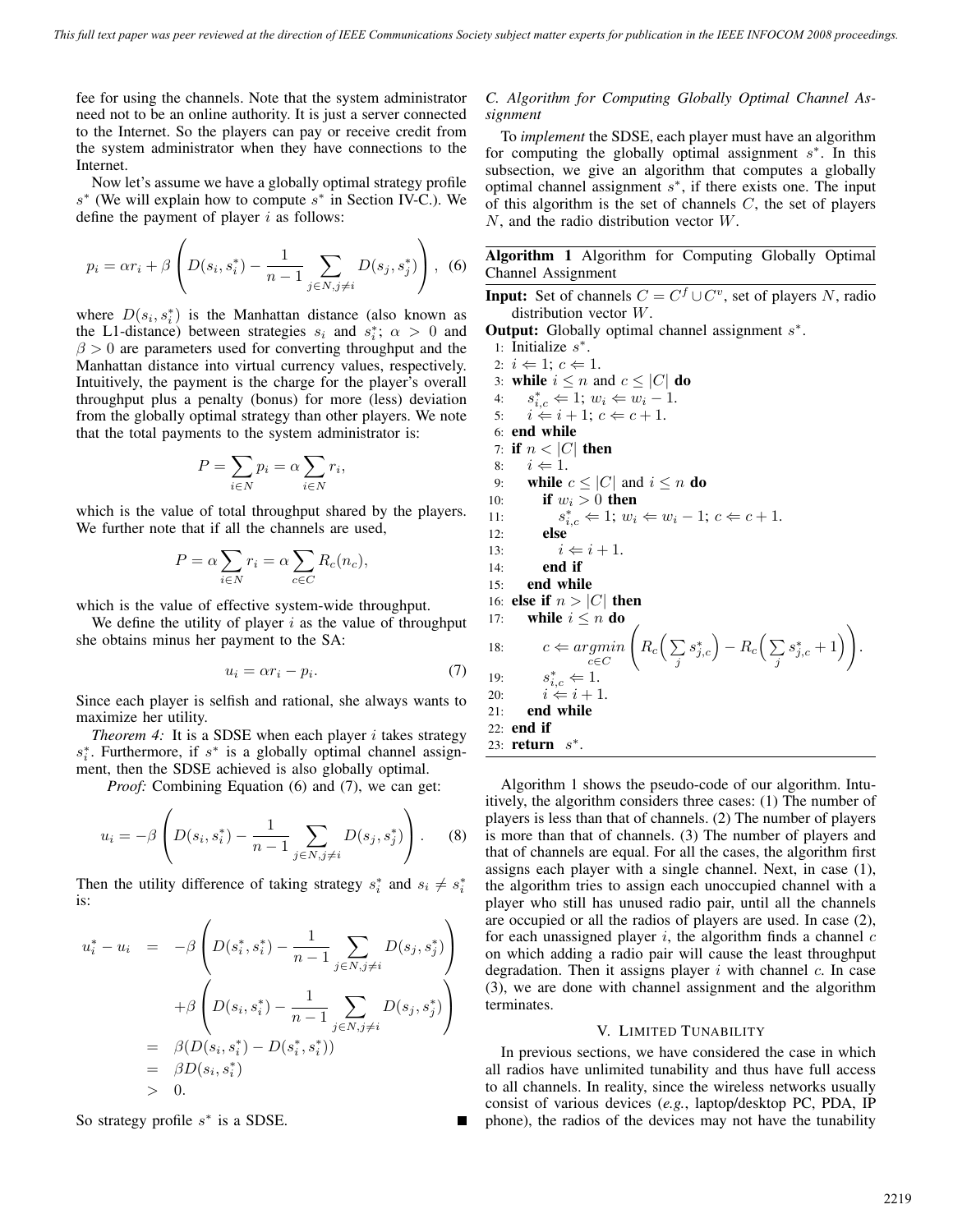to access all the channels. In this section, we extend our work to the case in which some players have limited tunability. Here we say a player can be tuned to, or can access, a channel if *both* nodes of the player can send/receive signals in that channel. (Recall that the two nodes of each player must assign the same number of radios to each channel.) Note that the problem in limited tunability model is much more challenging than the one in unlimited tunability model. For example, selfish players may not willing to reveal their real tunability information, which complicates the problem a lot. So, it is not surprising that our first result in the limited tunability model is a result of non-existence of SDSE solution.

#### *A. Non-existence of SDSE Solution*

With limited tunability of radios, the first result we obtain is that we can no longer have a SDSE solution as in the case of unlimited tunability.

*Theorem 5:* Even if there is only a single player who can not access all the channels (and can claim arbitrarily which channels it can access), there is always a scenario in which no SDSE satisfies the requirements below:

- 1) Each player claims her tunability honestly.
- 2) The assignment of channels in the equilibrium is globally optimal.

*Proof:* We prove by contradiction. Assume this is not true. Then, we consider a game of two players (1 and 2) and two channels ( $c_1$  and  $c_2$ ). We study two scenarios  $S_1$  and  $S_2$  as follows.

In scenario  $S_1$ , both players can access both channels. As we have assumed, there must be a SDSE  $s^*$  satisfying the above two requirements. Clearly,  $s^*$  must assign each of the two channels to each of the two players. Without loss of generality, suppose that s<sup>\*</sup> assigns channel  $c_1$  to player 1 and channel  $c_2$ to player 2.

Now we construct a different scenario  $S_2$  based on the above assignment of  $s^*$ . In  $S_2$ , player 2 can access channel  $c_1$  only, while player 1 can still access both channels. By our assumption, in this scenario we also have a SDSE  $s'$  satisfying the two requirements. Note that  $s'$  must assign  $c_1$  to player 2 since otherwise player 2 would starve. Then, it is easy to see that s' assigns  $c_2$  to player 1. Clearly, we can see  $s' \neq s^*$ .

Next, recall that the utility of a player only depends on the strategy profile. So, denote by  $u_2(s)$  the utility of player 2 when the strategy profile is s. Since  $s^*$  is a SDSE in scenario  $S_1$ , there exists  $s_1$  such that

$$
u_2(s_1, s_2^*) > u_2(s_1, s_2').
$$
\n(9)

On the other hand, since  $s'$  is a SDSE in scenario  $S_2$ , we always have

$$
u_2(s_1, s_2^*) \le u_2(s_1, s_2'). \tag{10}
$$

We get a contradiction from Equations (9) and (10).

#### *B. Simplified Model and Solution*

Given Theorem 5, to achieve a SDSE solution, we have to simplify our model to make the problem more tractable. Consequently, we assume that each player has only one pair of radios; all the channels are fixed-rate channels; and the majority of players can access all channels. If a number of players detect that a player is cheating about her tunability,

- 1) Each player  $i \in N$  sends test signals in each channel it claims to be able to access. We denote the accessible channel set of player i as T*i*.
- 2) After receiving all the test signals, the players with full accessibility compute the globally optimal channel assignment  $s<sup>*</sup>$  and broadcast it in all channels.
- 3) Each player i takes strategy s*<sup>i</sup>* and pays two payments:

$$
p_i^1 = \alpha r_i + \beta \Big( D(s_i, s_i^*) - \frac{1}{n-1} \sum_{j \in N, j \neq i} D(s_j, s_j^*) \Big), \quad (11)
$$

$$
p_i^2 = \gamma (|C| - |T_i|), \quad (12)
$$

here  $\gamma$  is a charge for inaccessibility to a channel and  $\gamma > 4\beta$ .

Fig. 1. Scheme for achieving SDSE in the simplified limited tunability model.

then the latter player will be punished by an overwhelming penalty.

In this simplified model, again, we assume that we have an algorithm for computing the globally optimal channel assignment. (Note that such an algorithm is different from the one in Section IV-C, since the model is now different. We will discuss this new algorithm in Section V-C.) We design a scheme (see Figure 1) that ensures the existance of a SDSE that achieves global optimality. In our scheme, to claim the accessibility to a channel, a player needs to send a test signal in that channel  $<sup>3</sup>$ , so that other players can verify her claim. In</sup> this way, a player has no way to exaggerate her accessible channels. So a player can only claim a subset of her real accessible channels. Recall that the majority of the players have unlimited tunability. Consequently, the above test signal can be verified by most players. The following lemma shows that by claiming a *proper* subset of one's accessible channels, a player will lose her utility. In other words, a player maximize her expected utility only by revealing the true tunability.

*Lemma 6:* Other things being equal, if our scheme is used, for every player, revealing the true tunability is always better than claiming a proper subset of accessible channels.

*Proof:* Suppose a player *i* claims her accessible channel set  $T_i' \subset T_i$  and gets utility  $u_i'$ . We show that  $u_i'$  is always less than  $u_i$ , which is the utility when claiming the true accessible channel set T*i*.

$$
u_i - u'_i = \alpha r_i - p_i^1 - p_i^2 - (\alpha r'_i - p'^1_i - p'^2_i)
$$
  
= 
$$
-\beta \Big( D(s_i, s_i^*) - \frac{1}{n-1} \sum_{j \neq i} D(s_j, s_j^*) \Big)
$$
  
+ 
$$
\beta \Big( D(s'_i, s'^*_i) - \frac{1}{n-1} \sum_{j \neq i} D(s'_j, s'^*_j) \Big)
$$
  
-
$$
\gamma (|C| - |T_i|) + \gamma (|C| - |T'_i|) \qquad (13)
$$

 $3$ Here the test signal we mentioned is actually a pair of signals sent by the pair of radios of the player.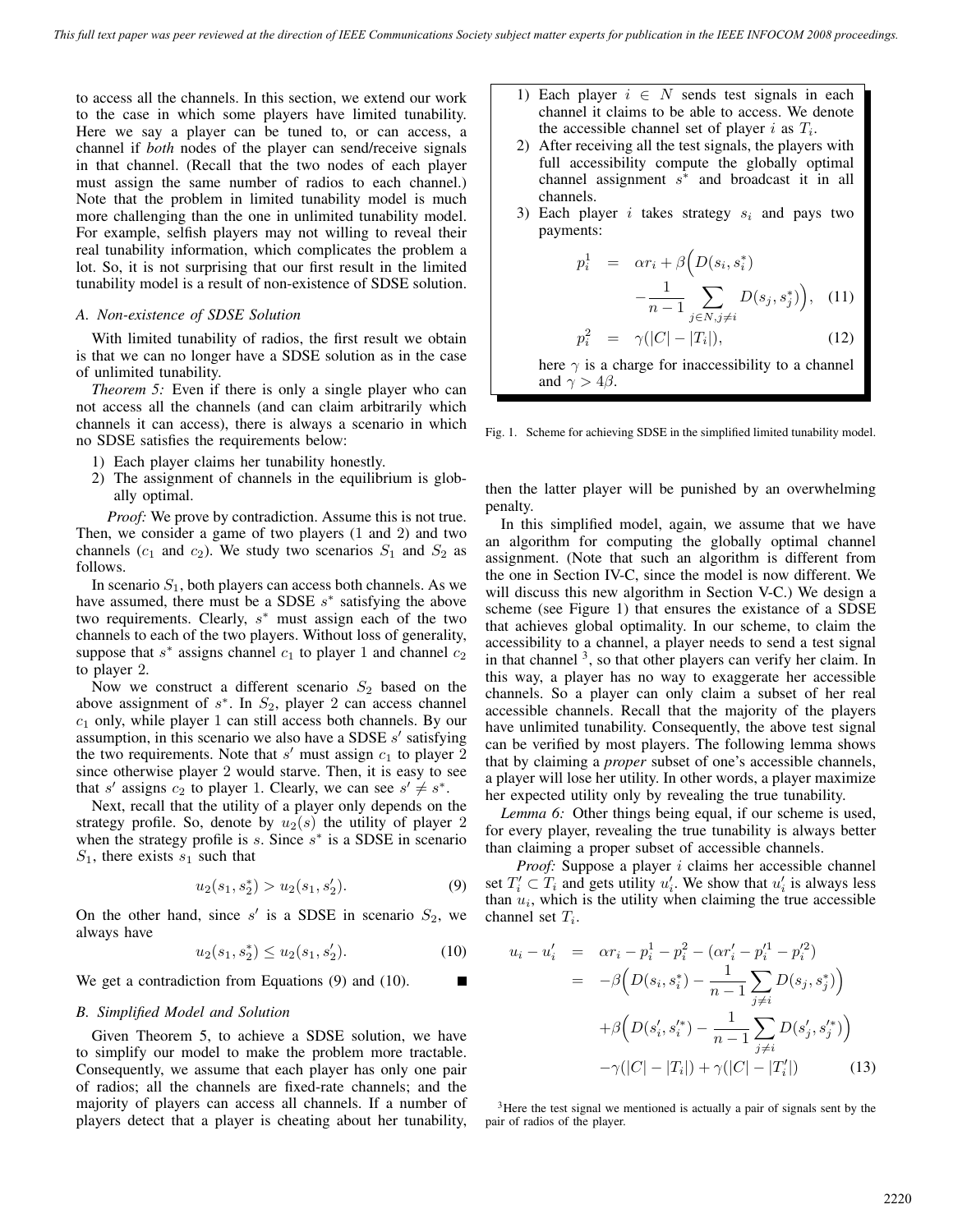Since each player only has one radio pair,

$$
0 \le D(s_x, s_y) \le 2,\tag{14}
$$

for all  $s_x, s_y$ .

Combine Equation (13) and (14), we get

$$
u_i - u'_i \geq \gamma(|T_i| - |T'_i|) - 4\beta
$$
  
\n
$$
\geq \gamma - 4\beta
$$
  
\nSince  $\gamma > 4\beta$ ,

$$
u_i - u'_i > 0
$$

Now it is not hard to show that we have a SDSE in which each player claims her true tunability and uses the (computed) strategy for globally optimal assignment.

*Theorem 7:* There exists a SDSE in the simplified model of limited tunability such that each player claims the true tunability and that the channel assignment is globally optimal.

## *C. Algorithm for Computing the Globally Optimal Channel Assignment in the Simplified Model of Limited Tunability*

To implement the scheme in Section V-B, we need an algorithm for computing the globally optimal channel assignment in our simplified model of limited tunability. Just as Algorithm 1, this algorithm also has the player set  $N$  and the channel set  $C$  as the input. It does not need the radio distribution vector because the radio distribution vector is a constant in our simplified model. In addition, the algorithm takes as input of an accessability vector  $(X = (X_1, X_2, \ldots, X_i, \ldots, X_n))$ , where  $X_i \subseteq C$ ) that indicates which player can access which channel(s). Based on this information, the algorithm needs to compute a globally optimal channel assignment.

We convert the problem to a graph theoretic problem. Construct a vertex set  $V_1$  by having a vertex for each player. Construct another vertex set  $V_2$  by having a vertex for each channel. If a player can access a channel, then these two vertices are connected together by an edge  $-$  let E be the set of such edges. In this way, we get a bipartite graph  $G = (V_1 \cup V_2, E)$ . A channel assignment corresponds to a subset of edges such that each player is associated with only one channel through this subset. We note that we can map each channel assignment to a matching in the graph: in the subset of edges corresponding to the assignment, for each channel assigned to more than one players, we keep one edge and delete the others; in this way, we get a subset of edges that is a matching, and this matching's aggregate throughput is the same as the original assignment. (However, we note that *more than one* assignments may map to the same matching.) Therefore, a globally optimal channel assignment is mapped to a maximum bipartite matching in the bipartite graph. Assume  $MBM(V_1, V_2, E)$  is a deterministic algorithm for maximum bipartite matching  $4$ . We let all players must use the same  $MBM$  algorithm to find a maximum matching. When there is more than one maximum matching, the MBM algorithm should choose to output one of them. Clearly, all players will get the same maximum matching because they are using the same algorithm and the algorithm is deterministic.

Algorithm 2 shows the pseudo-code of our algorithm in the simplified limited tunability model. First, the algorithm

**Algorithm 2** Algorithm for Computing Globally Optimal Channel Assignment in the Simplified Model of Limited Tunability

**Input:** Set of players N, set of channels C, accessibility vector  $X$ .

**Output:** Globally optimal channel assignment  $s^*$ .

- 1: Initialize  $s^*$  and  $G = (V_1 \cup V_2, E)$ .
- 2: **for all**  $i \in N$  **do**
- $3: V_1 \leftarrow V_1 \cup \{i\}.$
- 4: **end for**
- 5: **for all**  $c \in C$  **do** 6:  $V_2 \leftarrow V_2 \cup \{c\}.$
- 7: **end for**
- 8: **for all**  $i \in N$  **do**
- 9: **for all**  $c \in X_i$  **do**
- 10:  $E \Leftarrow E \cup \{(i, c)\}.$
- 11: **end for**
- 12: **end for**
- 13:  $M \leftarrow MBM(V_1, V_2, E)$ .
- 14: **for all**  $(i, c) \in M$  **do**
- 15:  $s_{i,c}^*$   $\Leftarrow$  1.
- 16:  $N \Leftarrow N \{i\}.$
- 17: **end for**
- 18: **for all**  $i \in N$  **do**
- 19:  $c \leftarrow Random(\text{channels that } i \text{ can access}).$
- 20:  $s_{i,c}^*$   $\Leftarrow$  1.
- 21: **end for**
- 22: **return** s∗.

transforms the channel assignment problem on  $N$  and  $C$ to a maximum bipartite matching problem on graph  $G =$  $(V_1 \cup V_2, E)$ . Then the algorithm calls a existing algorithm for finding the maximum matching. Next, it computes the channel assignment based on the maximum matching. Finally, to ensure there is no starvation, for each player that has not been assigned a channel in the matching, the algorithm assign an arbitrary channel to her.

#### VI. FAIRNESS THROUGH REPEATED GAME

In the previous sections, we have studied globally optimal channel assignment in strategic games, which guarantees no starvation and the highest effective system throughput. However, in some applications, fairness may be more crucial than effective system throughput. Therefore, we extend our work to a different game theoretic model, so that we can obtain the maximum amount of fairness.

In this section, we consider channel assignment as a *repeated game*<sup>5</sup>. Essentially, this repeated game models a situation in which players repeatedly engage in the strategic game G as defined in Section IV. There is no limitation on the number of times that  $G$  is played; and in each round the players take their strategies simultaneously. Using the terminology of repeated game, each round of strategic game here is called a *stage*. All the stages have the same length of

<sup>4</sup>See [28] for examples of such algorithms.

<sup>&</sup>lt;sup>5</sup>Note that our model of repeated game is slightly different from the standard model of repeated game from game theory. In the standard model, the utility function is fixed in each stage of the game. However, in our model, the definition of payment is based on the globally optimal channel assignment. Consequently, the payment formula changes along with the globally optimal channel assignment in each stage of the game. So does the utility function.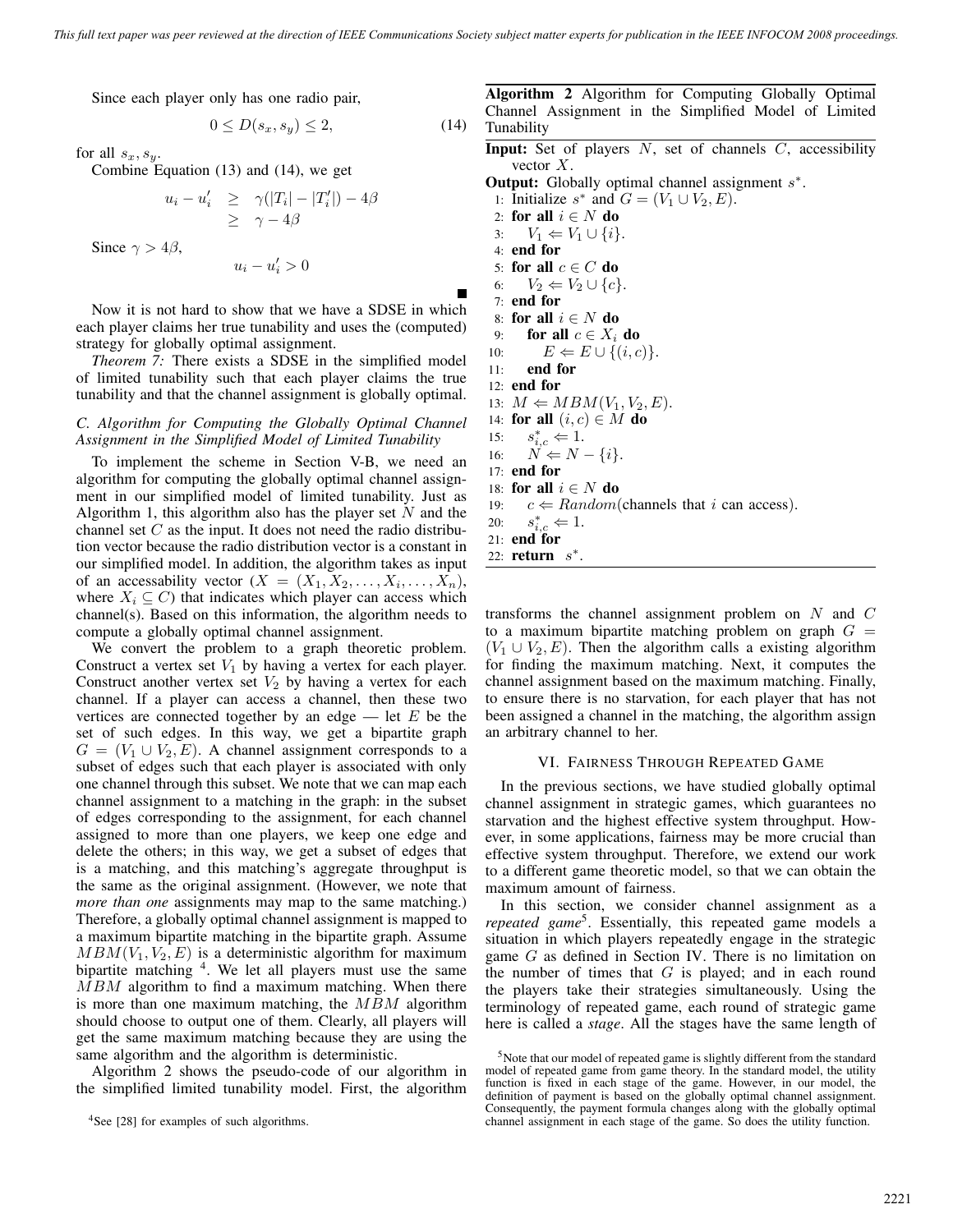time. We treat each stage as a strategic game. Furthermore, we define the cumulative utility of player  $i \in N$  from the beginning of the game to stage  $t$  as:

$$
\hat{u}_i(t) = \sum_{j=0}^t u_i(j).
$$
 (15)

Let us assume, as in Section IV, that all radios have unlimited tunability. We further assume that each player has the same number of radios in the repeated game. Then, we can get a completely fair channel assignment as follows.

In stage t, we define a channel assignment matrix  $s^*(t)$ , which will be used to compute the payments to the system administrator.

$$
s^*(t) = \begin{cases} s^* & \text{if } t = 0\\ \begin{pmatrix} s_2^*(t-1) \\ \dots \\ s_n^*(t-1) \\ s_1^*(t-1) \end{pmatrix} & \text{if } t > 0, \end{cases}
$$
(16)

where  $s^*$  is a SDSE we defined in Section IV.

Since each player's utility and the system-wide throughput in a stage are always independent from other stages, we can easily obtain the following theorem:

*Theorem 8:* Each player i gets its cumulative utility maximized when taking the strongly dominant strategy  $s_i^*(t)$  in each stage t.

Finally, we show that we can achieve complete fairness in the repeated game.

*Theorem 9:* In our repeated game of channel assignment, if every player takes the dominant strategy in each stage, then each player gets the same throughput in the long run.

*Proof:* In the repeated game, suppose player  $i$  takes the dominant strategy  $s_i^*(t)$  in each stage. The average throughput that player  $i$  gets from the beginning of the game to stage  $t$ is:

$$
\begin{aligned}\n\bar{r}_i(t) &= \frac{1}{t} \sum_{j=0}^t r_i(j) \\
&= \frac{1}{t} \sum_{j=0}^t r_{(i+j) \bmod n}(0).\n\end{aligned} \tag{17}
$$

Consider the infinity of the repeated game:

$$
\lim_{t \to +\infty} \bar{r}_i(t) = \lim_{t \to +\infty} \frac{1}{t} \sum_{j=0}^t r_{(i+j) \mod n}(0)
$$

$$
= \lim_{t \to +\infty} \frac{1}{t} \cdot \frac{t}{n} \sum_{j=0}^{n-1} r_{i+j}(0)
$$

$$
= \frac{1}{n} \sum_{j=1}^n r_j(0). \tag{18}
$$

This completes the proof.

## VII. EVALUATIONS

In this section, we evaluate our schemes using MATLAB. We assume that the available frequency band is divided into 12 orthogonal channels, which consist of fixed-rate channels

and varying-rate channels. In the evaluations, basic CSMA/CA protocol with binary slotted exponential backoff is used for varying-rate channels. We use the same system parameters as in paper [29]. We assume that the channel bit rate is 1 Mbit/s. Besides, we set  $\alpha = \beta = 1$  and  $\gamma = 5$ .

#### *A. Evaluations in the Unlimited Tunability Model*

We have two sets of simulations done in the unlimited tunability model. The first one is to compare the effective system throughput of SDSE achieved by using our scheme with anarchy and NE. Here anarchy and NE do not charge the players for using the channels. The difference between anarchy and NE is: anarchy is a state where players arbitrarily assign their radio(s) to the channels; while NE is a relatively stable state, in which no player can increase her throughput by reassigning her radio(s). The second one is to show that if our scheme is used, deviating from the computed channel assignment can not increase one's utility.

In the first set of simulations, we consider three different deployments of channels: (1) no varying-rate channel, (2) 8 fixed-rate channels and 4 varying-rate channels, and (3) no fixed-rate channel. We vary the number of players from 2 to 40 with interval 2. The number of radio pairs each player has is uniformly distributed in  $[1, 5]$ . We repeat the simulation 100 times, and average the results.



Fig. 2. Effective system throughput of the SDSE achieved by using our scheme and anarchy.

Figure 2 shows the result of the comparison between the SDSE achieved by using our scheme and anarchy. Generally, the SDSE reaches the maximum effective system throughput as long as there are only a few players. As Figure 2 shows, in all the three cases, the SDSE reaches effective system throughput 12Mbit/s with only 8 players. But when there exist varying-rate channels, the effective system throughput of anarchy will never reach 12Mbit/s. Even without varyingrate channel, the anarchy can get 12Mbit/s only when there are at least 28 players in the system. Another advantage of the SDSE is that it causes much less system degradation than the case of anarchy, when there exist varying-rate channels. In case (2), the SDSE achieves 0.68Mbit/s more effective system throughput than anarchy in most cases, while in case (3), the difference of effective system throughput is as high as 1.76Mbit/s or even more.

Figure 3 demonstrates the comparison result between the SDSE achieved by using our scheme and a NE. Since there is no system degradation when no varying-rate channel exists, we only show the later two cases here. When the resource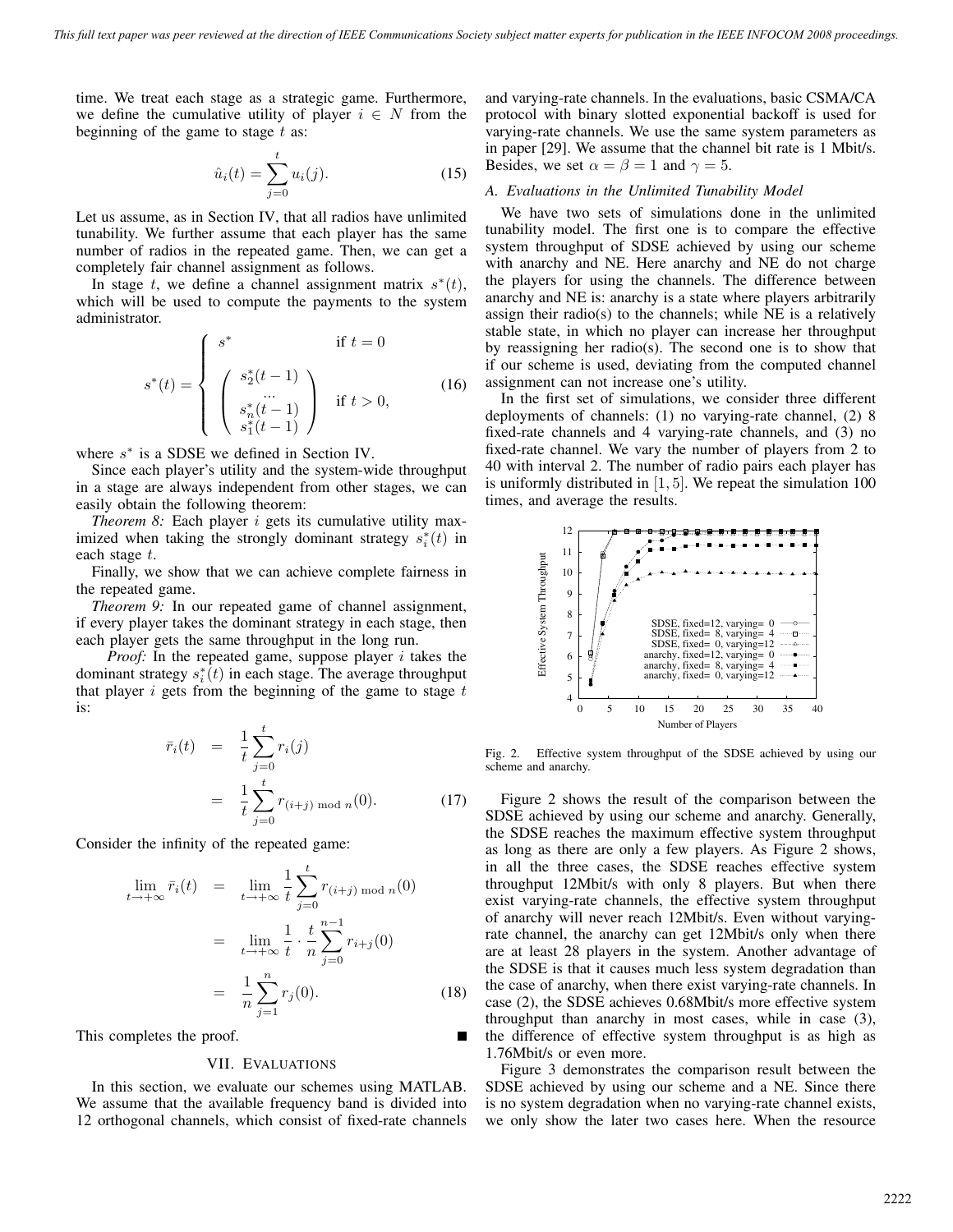

Fig. 3. Effective system throughput of SDSE achieved by using our scheme and NE.

(channels) is abundant (less or equal to 4 players with average of 3 radio pairs), the NE gets almost the same effective system throughput as the SDSE. But when the resource is scarce, the greedy nature of the players will make the contention for the channels hotter and hotter with the growth of players, regardless of system degradation. So the SDSE performs much better than the NE, when the resource is scarce. When there are 40 players, the effective system throughput of our SDSE is 0.68 Mbit/s higher than that of the NE for case (2), and 1.89 Mbit/s higher for case (3).

Our second set of simulations demonstrates the effect of deviating from our scheme. In this set of simulations, we assume there are 40 players in the system, and 50% of them deviate from our scheme by arbitrarily assigning their radios to the channels. The other setups are the same as the first set of simulations. The simulation is also repeated 100 times. We keep track of a player and record her utility in the two cases: following our scheme or deviating from it.



Fig. 4. Utility of following our scheme and deviating.

Figure 4 illustrates the utility of the tracked player. It is shown that, when following our scheme, the player can always gets non-negative utility in any run. Furthermore, the utility curve of following the scheme is always above that of deviating. So following our scheme is clearly better than deviating from it.

### *B. Evaluations in the Limited Tunability Model*

We also do two sets of simulations in the limited tunability model. The first one compares the effective system throughput of SDSE achieved by using our scheme with anarchy, while the second one studies the effect of cheating about one's tunability and deviating from the computed channel assignment.

In the first set of simulations, we consider two different ratios of players who have limited tunability: 20% and 40%. For the players with limited tunability, we restrict her number of accessible channels uniformly between 1 and 11. We vary the number of players from 2 to 40 with interval 2, and repeat each simulation 100 times.



Fig. 5. Effective system throughput of the SDSE achieved by using our scheme and anarchy in the limited tunability model.

Figure 5 illustrates the comparison on effective system throughput between the SDSE achieved by using our scheme and anarchy. The effective system throughput of our SDSE grows almost linearly when no more than 12 players in the network, and remains at maximum after that. Compared with anarchy, which never reaches 12 Mbit/s, our SDSE obviously has better effective system throughput.

In the second set of simulations, we observe the effect of cheating about tunability and deviating from the computed channel assignment. We calculate the utility of following our scheme minus the utility of cheating and deviating



Fig. 6. Utility difference between following our scheme and cheating & deviating in the limited tunability model.

In Figure 6, we can see that the utility difference is always higher than zero in 50 iterations. And we observe that compared with deviating, cheating is clearly the dominant source of utility loss. So it is always better for the players to claim their true tunability and follow the computed channel assignment.

#### *C. Evaluations on the Repeated Game*

In this set of evaluations, we assume there are 8 fixed-rate channels and 4 varying-rate channels. The number of players